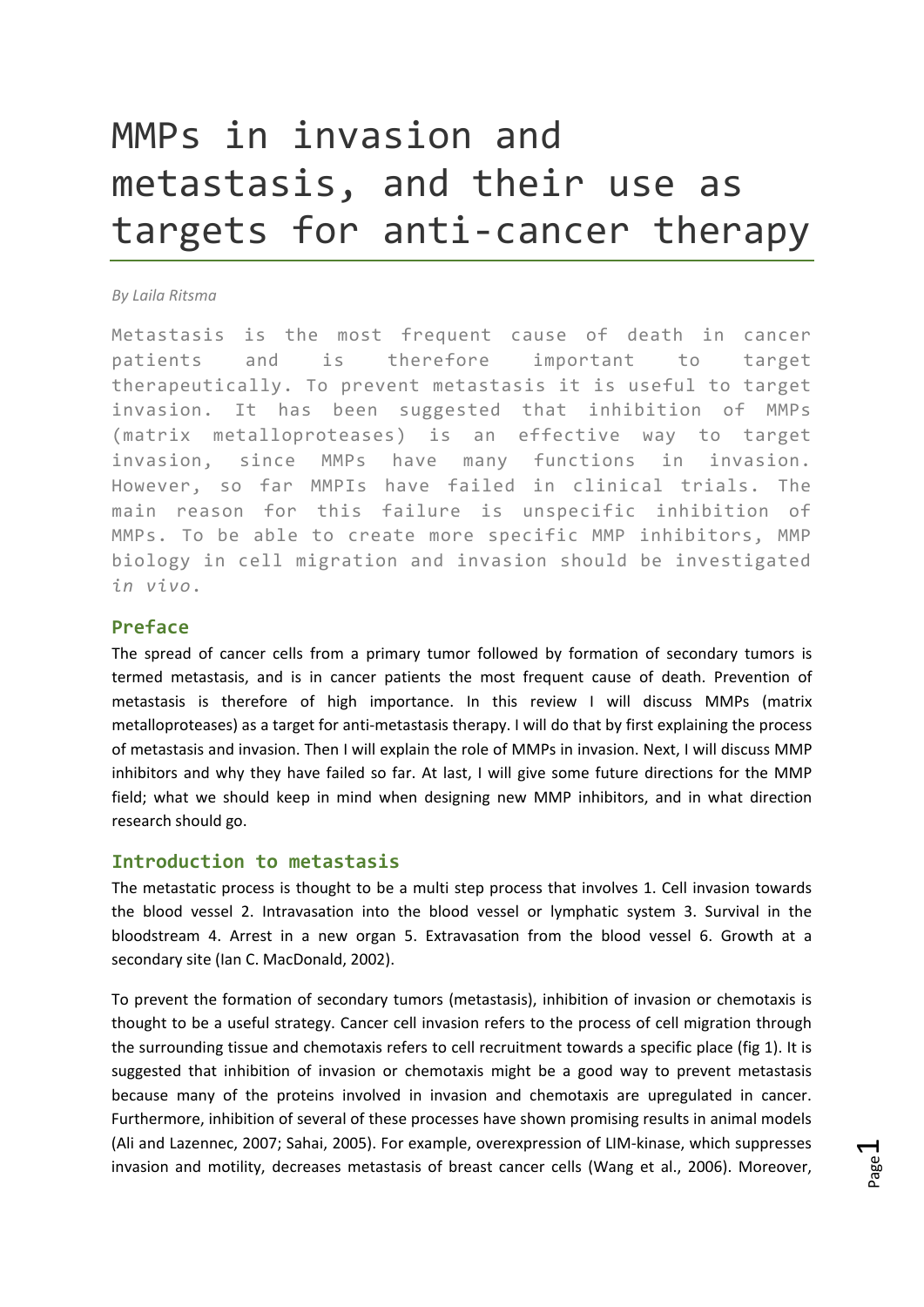knockdown of the chemokine receptor CXCR4 (involved in invasion and chemotaxis) decreases breast cancer metastasis in mice (Smith et al., 2004). Thus, inhibition of invasion or chemotaxis is a promising strategy to prevent metastasis.

#### **Invasion and chemotaxis**

Inhibition of metastasis can be accomplished by inhibiting invasion or chemotaxis. To prevent cancer cells from invading the surrounding tissue, it is important to understand how exactly the invasive and chemotactic processes work, which is explained below.

As said, cancer cell invasion is the first step of metastasis, and it refers to cell migration through the extracellular matrix (fig 1). Before a cancer cell can become invasive, it needs to detach from its neighboring cells. This process of detachment is termed **EMT** (Epithelial to Mesenchymal Transition), whereby the cell undergoes a transition from an epithelial differentiation to a more mesenchymal differentiation. EMT is marked by the loss of polarity and an increase in cell motility. From an apical/basal polarization, the cell is altered to an elongated morphology, losing cell‐cell contacts. Furthermore, molecular markers such as E-cadherin and cytokeratins are downregulated, and markers such as N-cadherin, vimentin and MMPs are upregulated.

Following EMT, a cell can start invading the tissue towards a blood vessel. On its journey towards the vessel, the cell encounters matrix with changing densities. It is thought that these densities determine the mode of cell migration.

Within the tumor, the matrix is not very dense, consisting mainly of collagen and laminin. The cell is easily able to migrate through this matrix, and is thought to use the matrix fibers as a "highway" along which it can migrate towards a blood vessel (fig 1)(Condeelis and Segall, 2003; Wang et al., 2002). It does so, most likely, via **amoeboid‐like migration**. Several tumor cell lines have been shown to be able to migrate via an amoeboid movement *in vitro* on loose matrix, including A375m2 melanoma cells, MTLn3E highly metastatic breast cancer cell, walker carcinoma cells and MDA‐MB‐ 435 cells (H. U. Keller, 1996; Kitzing et al., 2007; Sahai and Marshall, 2003; Wyckoff et al., 2006). Amoeboid movement is characterized by a round morphology, bleb like membrane protrusions and is protease independent. It is not only observed in cancer cell migration, but during development as well (Blaser et al., 2006). Cell blebs are formed upon rupture of F-actin, or upon dissociation of the PM from the cortex. Due to hydrostatic pressure the bleb expands and the actin cortex is reformed in the bleb. The advantage of this way of migration is that a cell is able to change direction quickly because it is not polarized. Furthermore, amoeboid migration is fast, because the cell hardly adheres to its surroundings. (Charras and Paluch, 2008; Fackler and Grosse, 2008).

When a cancer cell encounters a blood vessel, the matrix density changes to more dense matrix (also called the basement membrane) consisting of a tightly packed network of collagen IV, laminins, nidogen/entactin and perlecan (Kalluri, 2003). The cell cannot migrate through this matrix, unless it degrades the matrix. Matrix degradation is done by mesenchymal cells (fig 1). Interestingly, it is suggested that when a cell encounters a dense matrix, a cell changes its mode of migration from amoeboid towards **mesenchymal migration** (Friedl and Wolf, 2003). Mesenchymal migration is characterized by polarized cell movement and by matrix degradation. Degradation of the tight and dense matrix is essential to create a path for the cell to move through. The matrix is degraded by MMPs, and is thought to occur by specialized cell structures called invadopodia. Invadopodia are actin rich protrusions, and have been observed in cancer cells *in vitro*. Once the path is created, the cell can migrate. Migration requires, besides invadopods, other protrusions as well, namely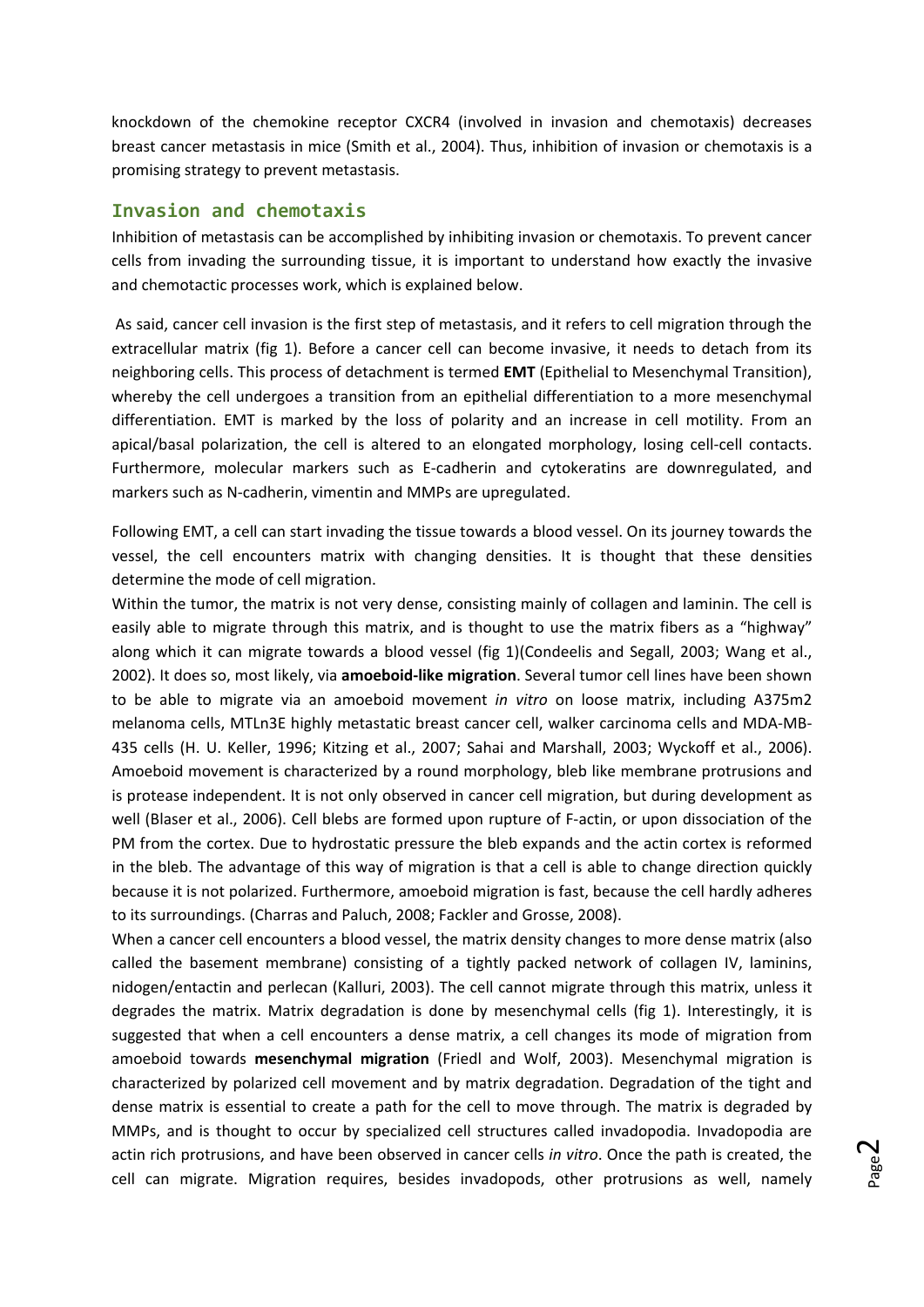lammellipods and filopods (for a review about protrusions see (Chhabra and Higgs, 2007; Stylli et al., 2008)). Lamellipods and filopods are suggested to be required for sensing of the environment and binding to the underlying matrix. Lamellipods and filopods are located at the leading edge of a cell, and they bind to the underlying matrix via focal adhesions and integrins (fig 1). This binding is required for mesenchymal cell migration, since it allows actomyosin contraction at the rear of the cell to move the cell body forward. After the cell body has moved, the trailing edge of the cell detaches from the underlying matrix by uncoupling its focal adhesions. (Friedl and Wolf, 2003; Lauffenburger and Horwitz, 1996; Ridley et al., 2003; Vicente‐Manzanares et al., 2005). This mesenchymal migration allows a cell to migrate through the BM and intravasate into a blood vessel.

During the invasive process, a cell needs to know where to go; it requires direction (for example towards a blood vessel). A cell receives this direction via chemotaxis (fig 1). Chemotaxis refers to the process of cell recruitment towards a specific place, which is mediated by chemoattractants such as chemokines or growth factors. The cell senses the chemoattractant via membrane receptors (i.e. GPCRs, RTKs) on the cell surface. This results in activation of motility pathways that allows a cell to migrate. In tumors, chemoattractants are derived from the tumor microenvironment; secreted by fibroblasts and leukocytes that are present. For example, tumor associated fibroblasts deduced from breast cancer tumors have been found to secrete the chemokine SDF‐1 (stromal derived factor‐1, also known as CXCL12) to promote tumor migration (Chen et al., 2003; Muller et al., 2001; Orimo et al., 2005). SDF‐1 binds to CXCR4 chemokine receptors on the membrane of breast cancer cells, upon which the actin cytoskeleton is remodeled and protrusions are formed (Holland et al., 2006). Moreover, tumor associated macrophages secrete EGF, which is part of a CSF‐1/EGF paracrine loop between mammary carcinoma cells and macrophages, allowing them to migrate together (Wang et al., 2005; Wyckoff et al., 2004; Yamaguchi et al., 2006).

In conclusion, the current *in vivo* invasion model is as follows; cells detach from the tumor via EMT. They then migrate quickly along ECM fibers towards a blood vessel via amoeboid migration. When the cells arrive at a vessel, they switch to a mesenchymal phenotype, which enables them to proteolyse the matrix and migrate into the blood vessel (intravasation). Cells are directed towards the blood vessel via chemotaxis (fig 1).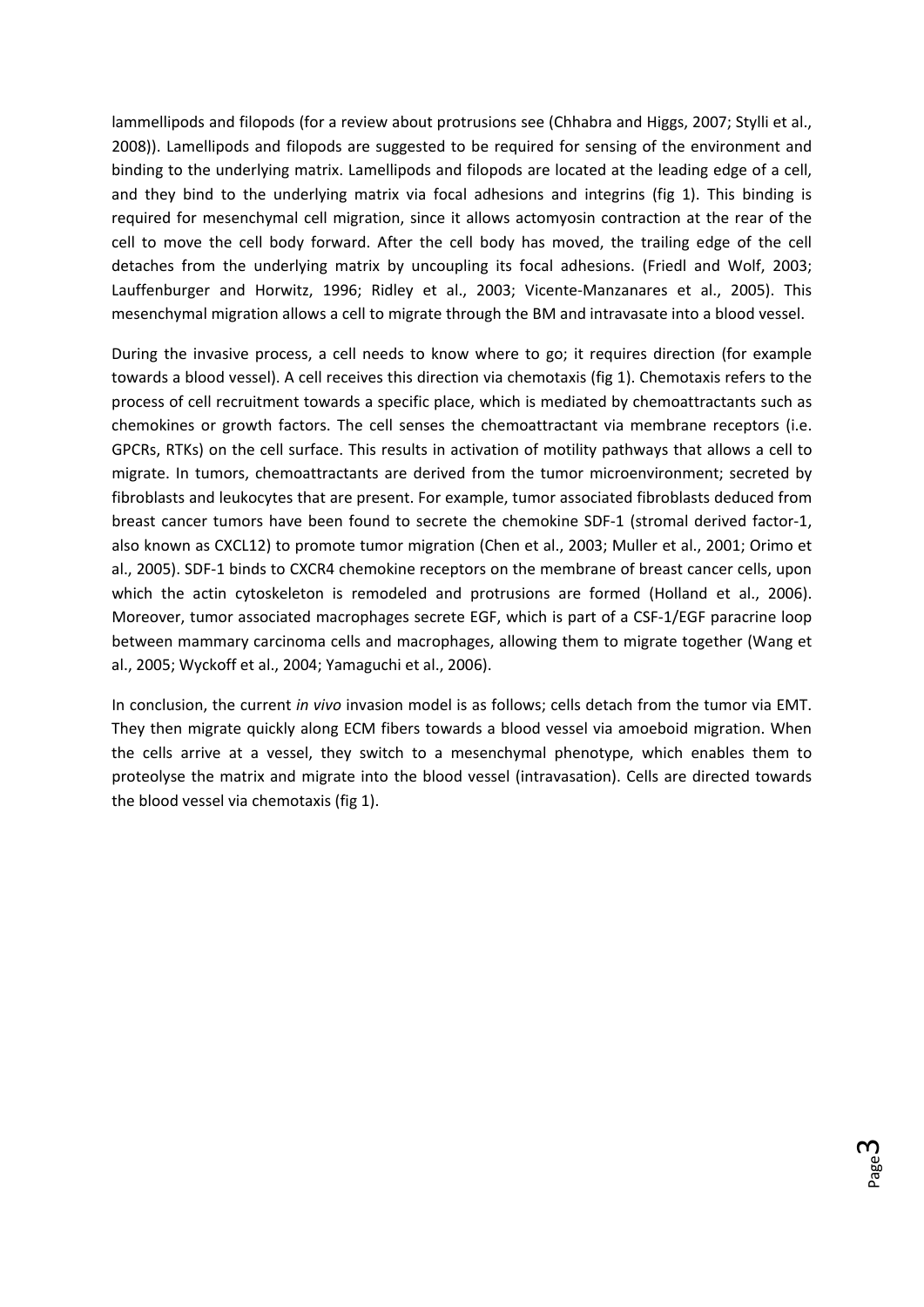

Figure 1 Invasion and chemotaxis Tumor cells adhere to one another via E-cadherin. During invasion, a tumor cell undergoes EMT and loses E-cadherin cell-cell adhesions and starts polarizing. Once the tumor cell is detached from the tumor it can invade the tissue towards the blood vessel (probably) via amoeboid movement, making use of an ECM fiber to migrate along quickly. Once the cell encounters the blood vessel it needs to invade the dense matrix (BM) that surrounds the vessel. It degrades the BM as a mesenchymal cell. The mesenchymal cell makes a protrusion (most likely an invadopod) that uses MMPs to cleave the matrix. Once the BM is degraded, the mesenchymal cell enters the vessel, which is called intravasation. The cell adheres to the matrix via focal adhesions and migrates through the degraded BM **into the vessel. Conclusion, invasion consists of EMT, amoeboid migration and mesenchymal migration. During this** invasive process, the cell is attracted towards the vessel via chemotactic molecules like growth factors and chemokines **that are present in the matrix.** 

# **MMPs in chemotaxis and invasion**

Invasion, as explained above, involves cell migration along matrix fibers, but also degradation of matrix fibers to create a path to be able to move through the matrix. Degradation of the matrix and matrix remodeling occurs by matrix metalloproteases (MMPs). MMPs have, besides their role in invasion, a role in all the steps of metastasis and tumor formation, and are therefore thought to be a good target to tackle metastasis. Furthermore, MMPs are upregulated in numerous cancers (Egeblad and Werb, 2002), and increased MMP expression is generally indicative of a poor prognosis due to increased metastasis and tumor aggressiveness (Orlichenko and Radisky, 2008). This relationship between tumor progression (increased growth, invasion and metastasis) and MMP overexpression is confirmed by several MMP overexpressing mice. The opposite (decreased growth, invasion and metastasis) was observed in MMP knock‐out mice (Egeblad and Werb, 2002; Konstantinopoulos et al., 2008). This corroborates MMPs as a target for cancer therapeutics. Thus, can we target MMPs in invasion, migration and chemotaxis, to prevent the formation of metastasis?

We first need to know how MMPs induce the invasive process explained above. Thus, what exactly are the functions of MMPs in invasion and chemotaxis? MMPs are a family of at least 25 endopeptidases, whose function is to proteolytically cleave extracellular substrates. They have an important role in tissue repair, angiogenesis and organogenesis. Most MMPs are soluble and are secreted extracellular. However, 6 MMPs are membrane tethered and are expressed as cell surface enzymes. All MMPs contain a pre-, pro-, and a catalytic domain that contains a conserved zincbinding region. The pre domain is removed short after synthesis. The pro domain keeps the enzyme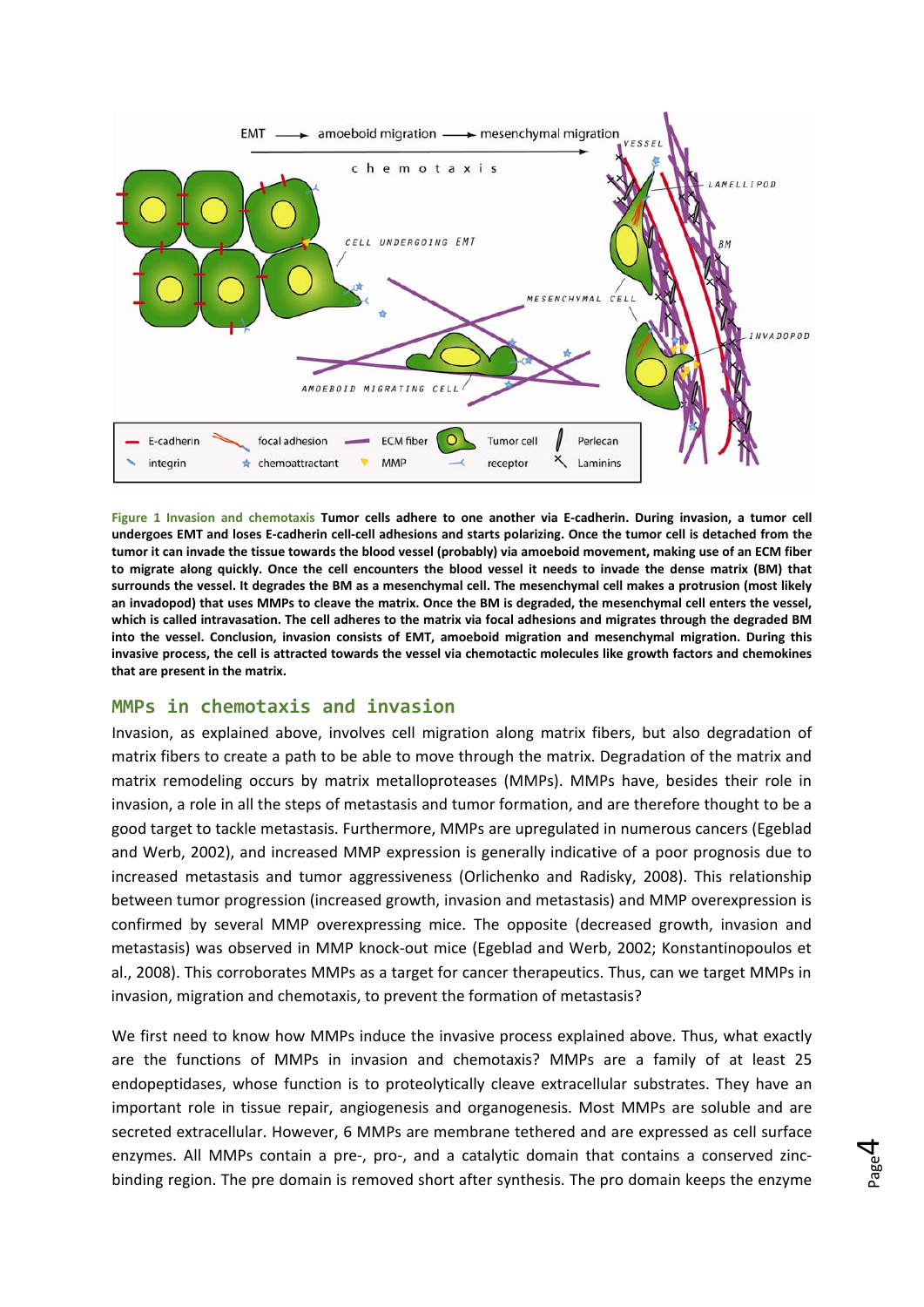latent until it gets removed by other already activated MMPs or by serine proteinases. The catalytic domain exerts the proteolytic activity. MMPs can be expressed and secreted by tumor cells and by most of the cells present in the microenvironment of the tumor, such as fibroblasts, macrophages and other leukocytes. Tumor cells can recruit these secreted MMPs from other cells, and subsequently use them for their own proteolysis. MMPs are important for degradation and processing of numerous (mainly extracellular) substrates, including ECM proteins, growth factors, cell‐cell adhesion molecules and MMPs themselves (Konstantinopoulos et al., 2008; Sternlicht and Werb, 2001). The exact role of MMPs in invasion and migration is now further discussed (see also figure 2).

#### *Matrix remodeling*

- The most well known function of matrix metalloproteases is matrix remodeling. Matrix remodeling increases invasion by **removing a physical matrix barrier**. The matrix consists of many different proteins, each being a substrate for specific MMPs for a precise list of ECM substrates of MMPs see (Egeblad and Werb, 2002; Sternlicht and Werb, 2001)). Hence, depending on the matrix composition that a cell encounters, different subsets of MMPs are required by the cell to effectively degrade the matrix.
- MMP matrix remodeling not only results in the removal of a physical barrier, it also results in the induction of chemotaxis via generation of **biologically active ECM fragments** and the release of bound signaling molecules. The ECM harbors cryptic fragments and neo‐epitopes that can be released by MMP activity. Laminin‐5 (ln‐5) and Laminin‐10 are two of those ECM components that contain cryptic fragments. Laminin‐5, a component of the basement membrane, is a well studied example of an ECM component that contains several cryptic fragments that can induce migration (Pirilä et al., 2003). MMP14 and MMP2 release the laminin-5  $\gamma$ 2 chain domain III, which can activate the EGF receptor and induce migration in vitro (Schenk et al., 2003). The cryptic fragments are observed *in vivo* in the involuting mammary gland, and their presence is reduced in MMP‐14 null mouse, suggesting that MMP‐14 is important for the release of the laminin‐5 γ2 fragment *in vivo* (Koshikawa et al., 2003). Laminin-10, a component of the basal membrane surrounding prostate cancers, contains a cryptic fragment that is released by MMP‐14 and that can induce prostate cancer cell migration in vitro (Bair et al., 2005).
- ‐ In addition to the cryptic information, the ECM also functions as a depot for latent **growth factors** (like TGF‐β) that can be released and activated by proteases and induce chemotaxis. TGF- $\beta$  (transforming growth factor) is an example of such a latent growth factor that is maintained in a latent complex and which is bound to the ECM. MMP-1, -2, -3, -9, -13 and -14 can each activate the latent TGF‐β, which is important for (among others) maintaining matrix integrity and stability (Annes et al., 2003). Activation of TGF‐β by MMPs can result in tumor invasion, but also growth inhibition, depending on the tissue context and the protease. For example, MMP‐9 activated TGF‐β is associated with increased tumor invasion and angiogenesis (Yu and Stamenkovic, 2000; Yu and Stamenkovic, 2004). This is in contrast with MMP‐14 activated TGF‐β, which results in growth inhibition (Mu et al., 2002).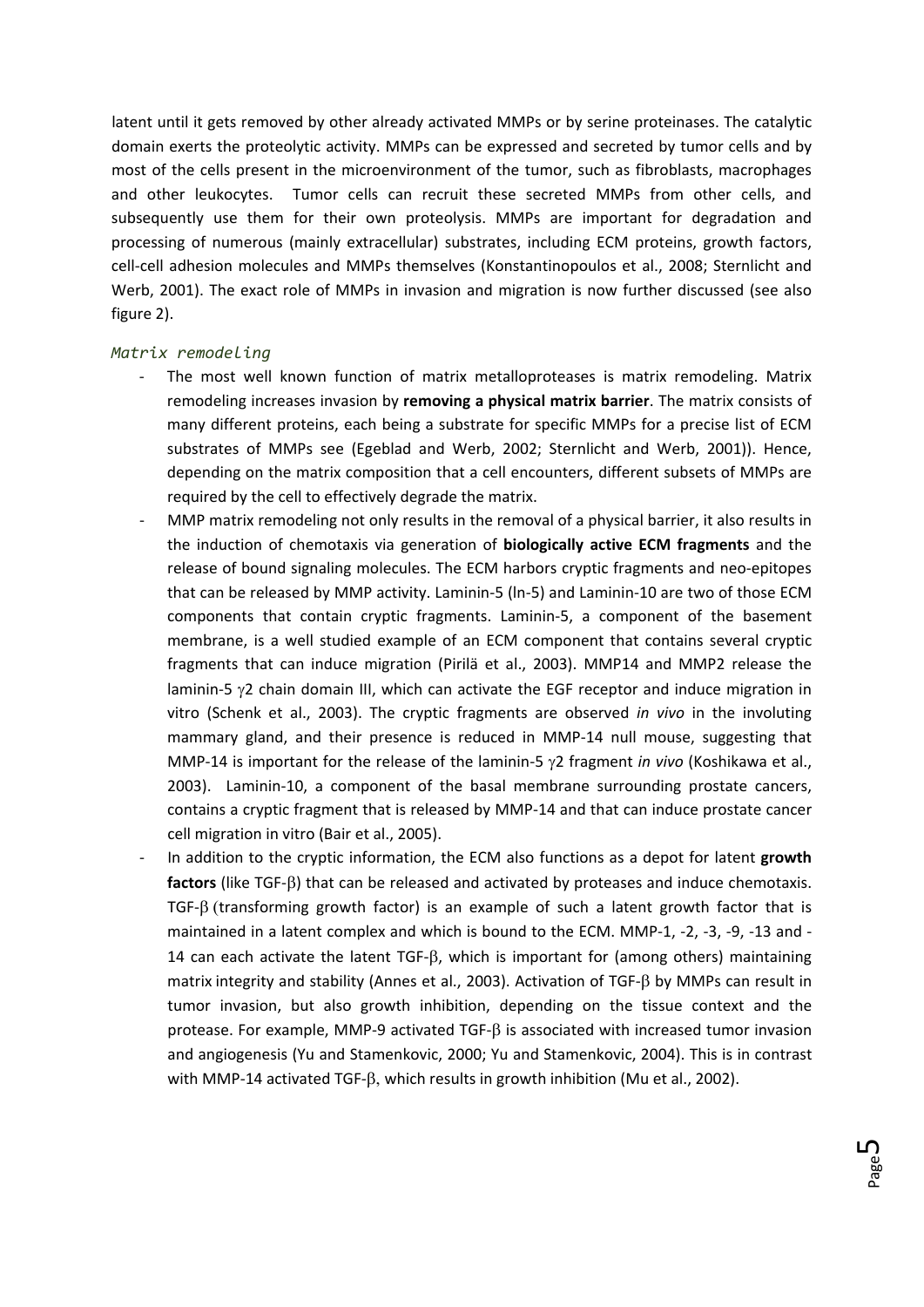

**Figure 2 MMP functions in cancer cell migration MMPs remodel the matrix, cleave cell surface proteins and degrade or process other proteins. This results in aberrant cell migration signaling, chemotaxis, binding to the ECM, FA turnover, EMT and changed MMP activity, which leads to increased cell invasion and metastasis.** 

#### *Cell surface protein degradation*

A less well known but still important function of MMPs is degradation of cell surface proteins. Those cell surface proteins can be part of cell-matrix interactions, cell-cell interactions, or can be receptors involved in chemotaxis.

‐ Disruption of **cell‐matrix interactions** by MMPs results in changes of cell migration because the cell is less attached to the matrix and therefore more motile. Disruption of cell-matrix interactions can also lead signaling inducing migration. MMP‐14 (MT1‐MMP), for example, processes integrin precursor αvβ3 into a mature and more functionally active integrin (Elena I. Deryugina, 2000). This leads to increased adhesion and migration of MCF7 breast cancer cells onto fitronectin in vitro, most likely due to increased focal adhesion kinase (FAK) signaling (Deryugina et al., 2002). Moreover, engaged integrins can upregulate MMP expression (Ivaska and Heino, 2000), suggesting that there might be a positive feedback loop influencing migration and invasion. Besides the fact that integrins signal to increase migration and invasion, they can also bind to MMPs. The binding of MMPs by integrins is critical for invasion in vitro. Namely, Brooks and colleges showed that integrin αvβ3 can bind and activate MMP-2, resulting in enhanced matrix degradation in vitro (Brooks et al., 1996). Since cells expressing integrin  $\alpha v\beta$ 3 are invasive cancer cells, it is tempting to speculate that he binding and activation of MMP-2 by the integrin  $\alpha v\beta3$  induces invasion via enhanced matrix degradation.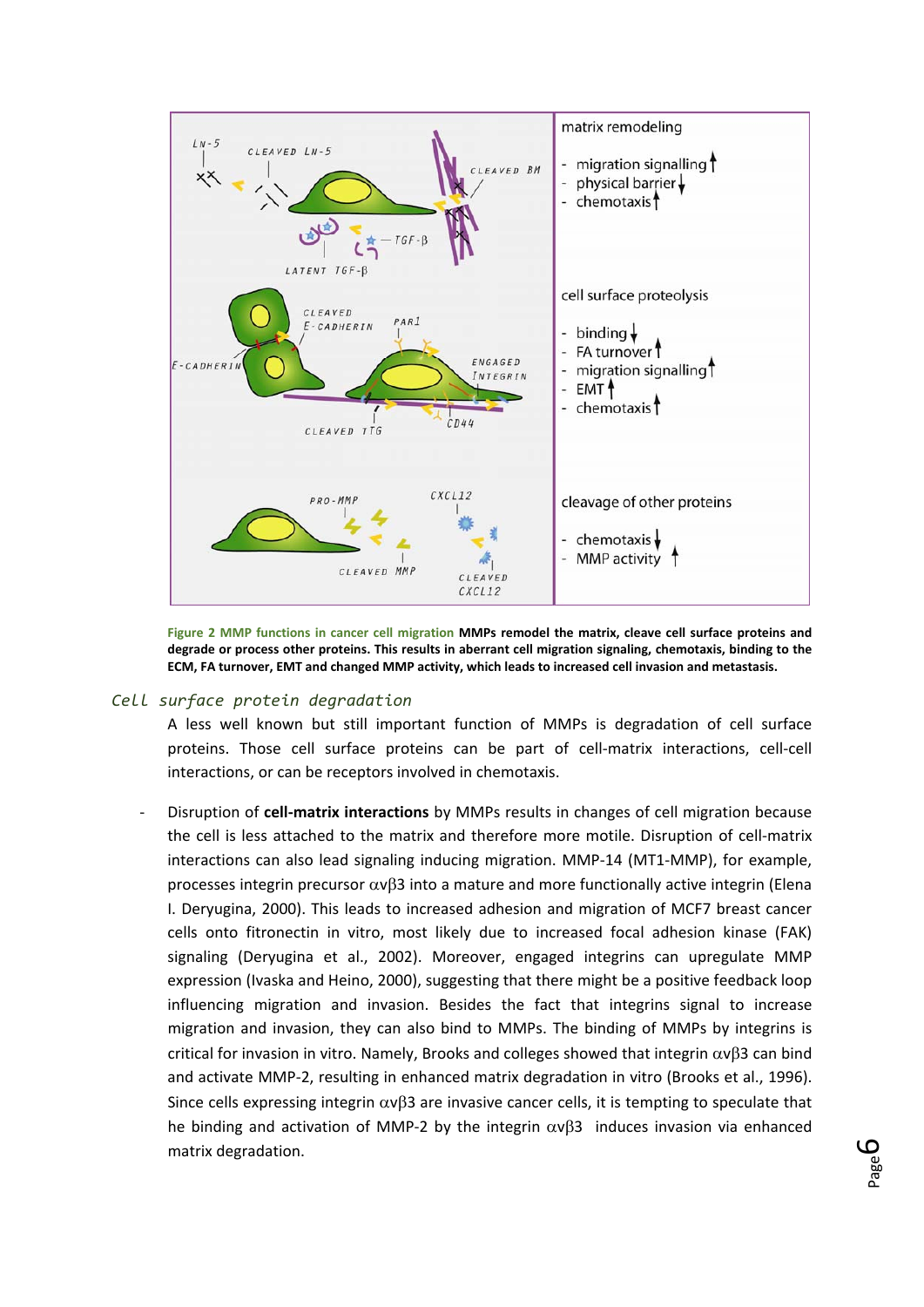Besides integrins, there are other cell-matrix proteins that are affected by MMP processing leading to aberrant cell migration and invasion. An example is the integrin co-recptor tissue transgulaminase (tTG). tTG can be degraded by MMP14. This degradation leads to a block of cell adhesion and migration on fibronectin, but to stimulation of adhesion and migration on collagen I (Belkin et al., 2001). Moreover, cleavage of the hyaluronan matrix adhesion receptor CD44 by MMP14 is also required for cell migration, since kajita *et al* showed that mutation of the MMP14 cleavage site on CD44 prevents cell migration (Kajita et al., 2001). Finally, processing of β‐dystroglycan by MMP2 and MMP9 which is associated with tumor aggressiveness and invasion (Jing et al., 2004; Shang et al., 2008), is another example of MMP processing at the cell-matrix interface that result in aberrant cell migration or invasion.

‐ When **cell‐cell interactions** are cleaved by MMPs this can lead to aberrant cell invasion due to induction of EMT. The detachment of cancer cell via EMT can be induced via several mechanisms, including MMP proteolysis. Several MMPs have been shown to induce EMT in different tumor cell types. For example, MMP‐2 and MMP‐14 activity is essential to induce EMT in endocardial muscle cells. Expression of MMP‐3 or MMP‐9 in SCp2 mouse mammary epithelial cells and MMP‐28 expression in A549 lung adenocarcinamo cells have also been shown to lead to EMT in those cells (ANDRÉ LOCHTER, 1998; Illman et al., 2006; Orlichenko and Radisky, 2008). MMP induced EMT occurs via different signaling pathways. Namely, MMP‐3 induces EMT in SCp2 cells via enhanced expression of a Rac1b splice variant and increased ROS formation (Radisky et al., 2005). In contrast, MMP‐28 has been shown to induce EMT via (most likely MMP‐9 and MMP‐14 induced) TGF‐β activation (Illman et al., 2006). Since different tumor types have a different genetic program, it is not surprising that tumors have specificity for an EMT inducing MMP; for example, MMP‐2 does not induce EMT in SCP2 cells, whereas MMP‐3 and MMP‐9 do induce EMT in those cells (Orlichenko and Radisky, 2008).

Cleavage of cell‐cell adhesion molecule E‐cadherin can induce EMT as mentioned above, but the released extra cellular fragment of E‐cadherin can also promote cell invasion independent of EMT. In the laboratories of Noe and McGuire it has been shown that E‐ cadherin can be cleaved by MMP3 (in vitro) and MMP7 (in vivo). The released E‐cadherin fragment promotes cell invasion in *in vitro* assays (McGuire et al., 2003; Noe et al., 2001).

‐ An example of **cell surface receptor** cleavage that changes cell invasion involves a paracrine loop between fibroblasts and cancer cells. Hereby, the cancer cells secrete the chemokine Cyr61/CCN1 (Pendurthi et al., 2000) which induces MMP‐1 production and secretion by the fibroblast. MMP-1 can then cleave a receptor at the cancer cell surface, PAR1. Cleavage of this receptor by MMP‐1 appears to be an essential component for invasion and migration (Boire et al., 2005).

#### *Cleavage of other proteins*

- The last group of proteins that lead to aberrant cell invasion when processed by MMPs are proteins that are present in the environment of the cancer cell.
- ‐ An example is **pro‐MMPs**; MMP‐7 (matrilysin) can cleave proMMP‐2 and proMMP‐9 in an immortalized ovarian cancer cell line. Increased proMMP‐2 activation correlated with increased invasion, suggesting that in these cell lines invasion is induced in part by MMP‐7 induced activation of proMMP‐2 (Feng‐qiang Wang, 2005).

Page  $\overline{\phantom{a}}$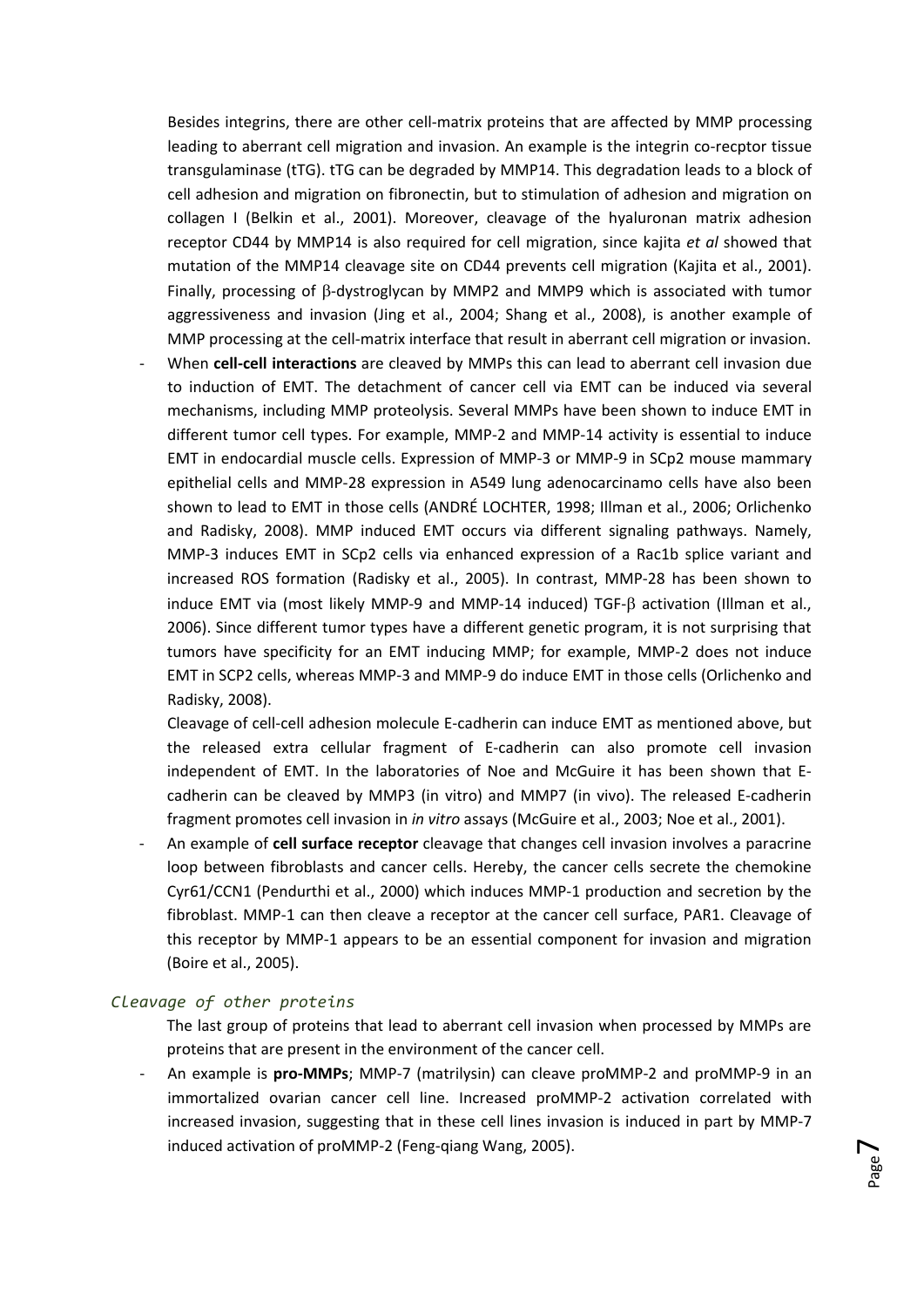‐ Another example is the **chemokine** CXCL12 (SDF‐1), which can be cleaved by MMP‐1, ‐3, ‐9, ‐ 13 and -14. Cleavage of CXCL12 leads to inactivation of this chemokine, thereby disabling the activation of CXCR4. As mentioned, CXCR4 activation induces invasion and metastasis in breast cancer cells, and blocking CXCR4 with antibodies reduces invasion in those cells. Therefore, invasion might be inhibited by MMP cleavage of CXCL12 (McQuibban et al., 2001; Muller et al., 2001).

From the above, we can conclude that MMPs are involved in promotion of metastasis through induction of invasion and chemotaxis via different processes including matrix remodeling, cell surface protein processing and cleavage of other proteins. Taken together, it is clear that MMPs fulfill an important function in chemotaxis and invasion. Hence, by inhibiting MMPs we would expect to prevent both chemotaxis and invasion, and thereby blocking metastasis. Based on this, we expect that inhibition of MMPs will be a promising anti cancer therapy.

#### **MMPs as drug targets for cancer therapy**

Because this relationship between tumor invasion and increased expression of MMPs was clear early on, farmaceutical companies started the development of MMP inhibitors (MMPIs) more than 25 years ago as a promising anti‐cancer drug. Developed MMPIs showed MMP inhibition in experimental settings (in vitro and in vivo models), which validated MMPs as anti-cancer targets (Murphy and Willenbrock, 1995). Since then, many inhibitors have been tested in clinical trials, but unexpectedly, most fase III clinical trials failed to show any improvement in tumor regression or metastasis (vihinen et al., 2005). Moreover, there were reports showing MMPI treated patients were doing worse compared to the placebo treated patient group. This is probably due to inhibition of anti-tumorigenic effects (protective effects) some MMPs have now been associated with (Konstantinopoulos et al., 2008). But why did the MMPI fase III clinical trials fail? Several reasons have been proposed for this failure. Firstly, most clinical trials involved patients with an advanced cancer stage (malignant metastasis were already established). However, animal models have shown that MMPIs predominantly prevent metastasis in early stage disease (when no‐ or micro metastasis has occurred) (cousins 2002). Secondly, several MMPs (MMP-3, -8, -9, -12 and MMP-14) have been shown to exert anti-tumorigenic effects (protective effects) like inhibition of tumor growth, inhibition of metastasis, inhibition of angiogenesis and induction of the innate immunity against cancer (Konstantinopoulos et al., 2008). The MMPIs that were used in clinical trials were not specific but broadspectrum MMP inhibitors. The broadspectrum inhibitors were also targeting the tumor protective effects some MMPs have, thereby worsening the results of the trials. Thirdly, the unspecificity of the broadspectrum MMPIs also caused severe side effects in patients with high MMPI doses, which stopped the trials. However, the best beneficial results were obtained in those patients with a high MMPI doses. This suggests that MMPIs have a small therapeutic window. Therefore, patients with lower MMPI doses and no side effects might have had inadequate MMP inhibition, explaining the "no effect" outcome of many trials (king et al., 2003; Konstantinopoulos et al., 2008). At last, MMPIs have been shown to induce a change in the type of cell migration; from mesenchymal migration towards amoeboid migration. Amoeboid migration is MMP independent, and this change in migration type might have provided an escape mechanism for cells to metastasize without MMPs.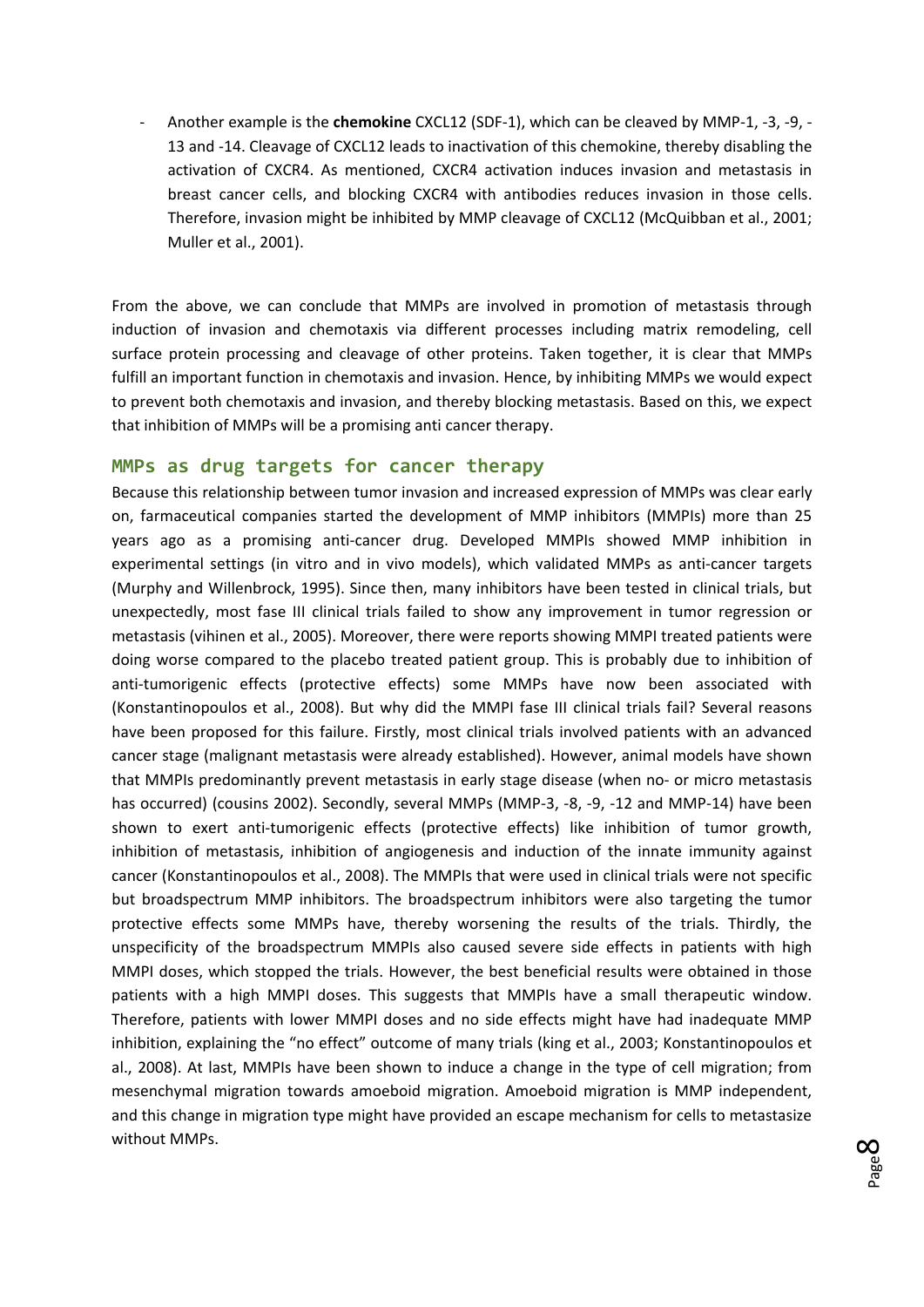# **General future directions in MMP studies**

Despite the fact that the initial failure of fase III clinical trials has cast a dark shadow over the MMP field, there is still a future for targeting MMPs as anti cancer therapy, since most of the above explained reasons for failure can be overcome. Moreover, there are a few examples of MMPIs that did have beneficial effects. To effectively use MMPs as a target to inhibit invasion, we need to keep the following in mind;

- 1. Animal models have shown that MMPIs predominantly work by prevention of metastasis in early stage animals. Therefore, we should set up clinical trials for patients with an early stage tumor (patients where no metastasis has been found yet) to prevent this tumor from metastasizing, and not try to regress an already highly metastasized tumor.
- 2. If tumor cells are indeed able to escape MMPIs by switching from mesenchymal migration to amoeboid like migration, we will have to explore how cells are able to switch between the two different types of migration. Furthermore, we need to investigate if this switching is a general mechanism that might be used by all tumor cell types.
- 3. Realizing that MMPs have both tumorigenic and non‐tumorigenic functions, we will need selective inhibition of MMPs. Furthermore, it is clear that MMPs have context specific functions and specific tumors upregulate specific MMPs during specific stages. This indicates that MMPs should be context specifically targeted. An advantage of selective MMP inhibitors is that not only tumor cell migration will be better targeted; it might also reduce the side effects seen with the broad spectrum MMPIs.

In conclusion; MMPIs should be used as a cytostatic agent, not as a cytotoxic agent. Furthermore, MMP inhibitors should be more selective and additional research should be done to understand escape mechanisms.

# **Future research directions**

In order to target MMPs more specific and thereby improve therapeutic efficiency, we need to understand the biology of MMPs. This means; which signaling pathways can induce MMP production and what set of MMPs is expressed by a specific tumor at a specific time, what are the substrates of those MMPs and how does this induce invasion. As shown above, a lot of research has already been done about MMPs and their function in invasion, and this knowledge should be used to specify MMP targets. However, much of this research has been done in vitro, with cell lines that are in culture for a while. The in vitro assays do not recapitulate the *in vivo* setting, because it lacks the microenvironment. And as shown above, it is the microenvironment that is so important in MMP biology. Therefore, it is important to verify MMP as targets in *in vivo* setting, using genetical models like double and triple knock‐outs or in vivo imaging techniques like MRI and intravital imaging. Intravital imaging visualizes life tumor cell migration at a single cell resolution in mice (Condeelis and Segall, 2003), and can be used to monitor the requirements for specific MMPs and how these MMPs affect cell migration *in vivo*. Furthermore, intravital imaging will prove a good tool to better understand how cells can escape and metastasize despite MMPI treatment, because this is still a debate in the field. Several studies have now shown that cells are able to adapt a more rounded amoeboid like morphology upon MMPI treatment, and that these cells are still able to invade (Fackler and Grosse, 2008; Wolf et al., 2003). Since cancer cells have been shown to invade via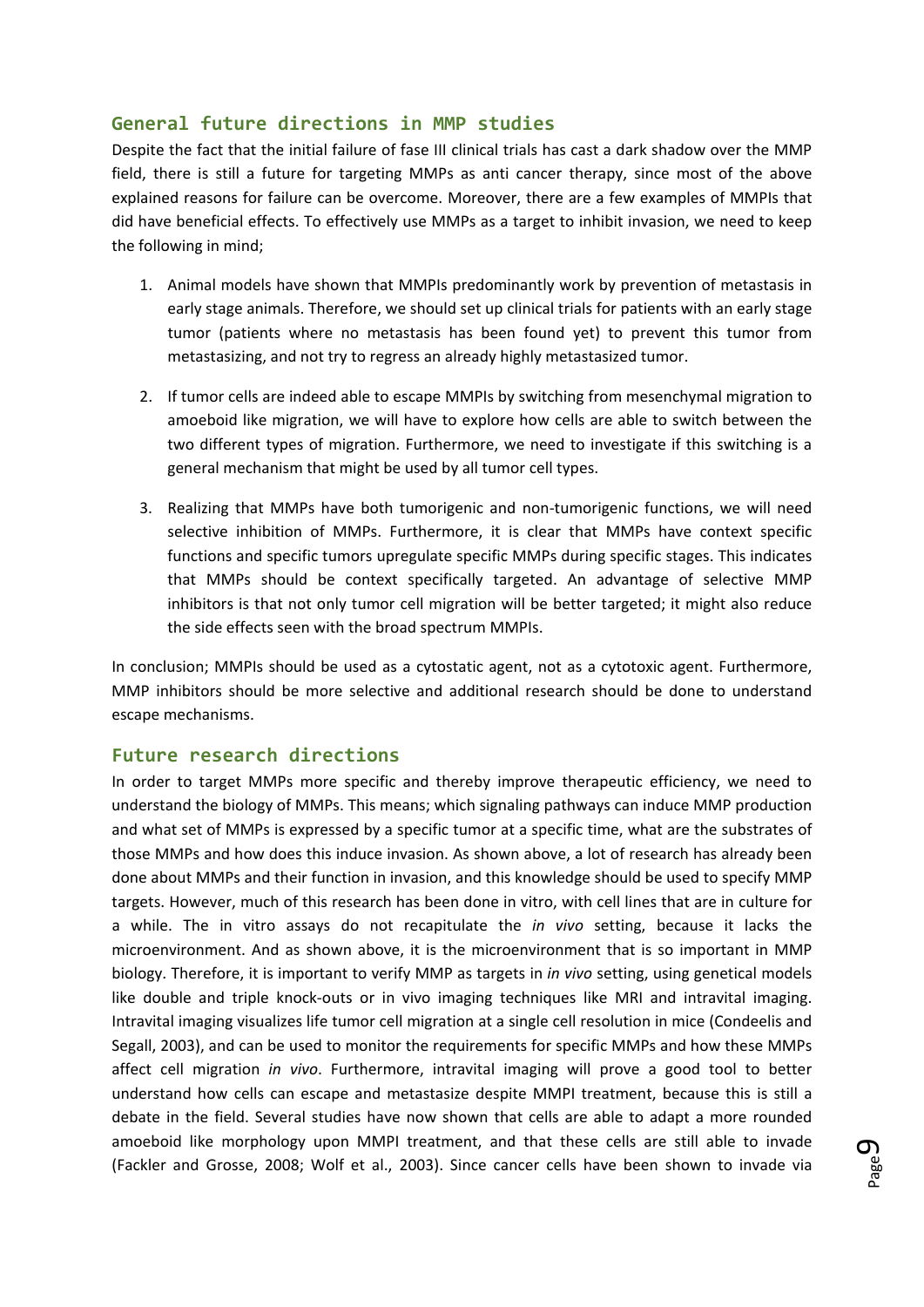amoeboid movement, it is plausible that they switch back from mesenchymal migration to amoeboid migration upon treatment with MMPIs. However, most of the MMPI studies have been done in 3D matrices, which do not recapitulate the tumor microenvironment and which are much looser compared to BM that needs to be invaded to intravasate a blood vessel. Whether or not a mesenchymal to amoeboid switch takes place *in vivo* remains unknown. A study examining 4 different cell types showed that some were able to adapt a rounded morphology, whereas other cell types could not. This suggests that whether or not cells are able to switch between migration strategies depends on the cell type (Sahai and Marshall, 2003). If this is true, MMPIs will be more effective in tumor types that are not able to switch. Furthermore, it also remains elusive whether or not an amoeboid cell is able to cross the BM and intravasate without MMPs. *In vivo* imaging of the mesenchymal to amoeboid switch will provide better detail on whether or not this is a true escape mechanism that cells use upon MMPI treatment.

As for the future directions in MMPI studies, we can conclude that we need more specific targeting of MMPs and a different setup of the clinical trials is required. To accomplish this, knowledge of MMP biology obtained by in vitro assays should be used to determine specific targets, and this should be verified using in vivo models and imaging. Furthermore, the mesenchymal to amoeboid switch as a possible escape mechanism upon MMPI treatment should be investigated *in vivo*.

#### **Conclusion**

Metastasis is one of the most frequent causes of death in cancer patients, and prevention of metastasis is therefore high priority. To prevent metastasis we can inhibit invasion. This can most likely be accomplished by targeting MMPs, because MMPs have many functions in invasion, ranging from matrix degradation, to disruption of cell‐cell contacts and generation of biologically active ECM fragments or chemoattractants. Furthermore, overexpression of MMPs strongly correlates with increased invasion. However, so far MMP inhibitors have failed in clinical trials. The reasons for this failure are a wrong set up of the trials, not enough specificity of the MMPIs and possible protease independent escape mechanisms of the cell. Thus, the future of MMPIs lies in a better understanding the biology of MMPs, predominantly *in vivo* model systems.

#### **References**

**Ali, S. and Lazennec, G.** (2007). Chemokines: novel targets for breast cancer metastasis. *Cancer and Metastasis Reviews* **26**, 401‐420.

**ANDRÉ LOCHTER, M. D. S., ZENA WERB, MINA J. BISSELL,.** (1998). The Significance of Matrix Metalloproteinases during Early Stages of Tumor Progression<sup>a</sup>. *Annals of the New York Academy of Sciences* **857**, 180‐193.

**Annes, J. P., Munger, J. S. and Rifkin, D. B.** (2003). Making sense of latent TGF{beta} activation. *J Cell Sci* **116**, 217‐224.

**Bair, E., Chen, M., McDaniel, k., Sekiquchi, K., Cress, A., Nagle, R. and Bowden, G.** (2005). Membrane type 1 matrix metalloprotease cleaves laminin-10 and promotes prostate cancer cell migration

*Neoplasia* **7**, 380‐389.

Belkin, A. M., Akimov, S. S., Zaritskaya, L. S., Ratnikov, B. I., Deryugina, E. I. and Strongin, A. Y. (2001). Matrix‐dependent Proteolysis of Surface Transglutaminase by Membrane‐type Metalloproteinase Regulates Cancer Cell Adhesion and Locomotion. *J. Biol. Chem.* **276**, 18415‐18422. **Blaser, H., Reichman‐Fried, M., Castanon, I., Dumstrei, K., Marlow, Florence L., Kawakami, K., Solnica‐Krezel, L., Heisenberg, C.‐P. and Raz, E.** (2006). Migration of Zebrafish Primordial Germ Cells: A Role for Myosin Contraction and Cytoplasmic Flow. *Developmental Cell* **11**, 613‐627.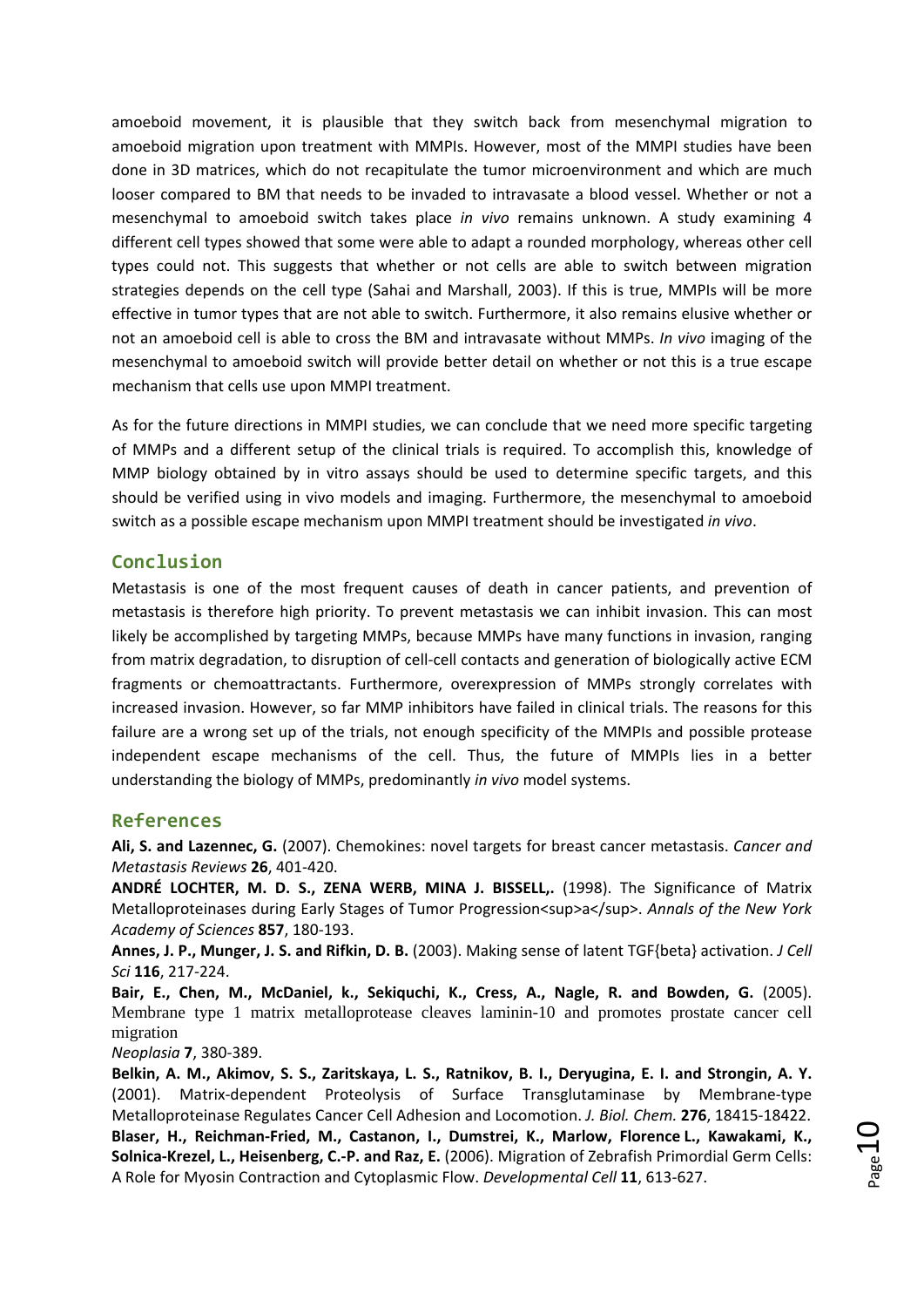**Boire, A., Covic, L., Agarwal, A., Jacques, S., Sherifi, S. and Kuliopulos, A.** (2005). PAR1 Is a Matrix Metalloprotease‐1 Receptor that Promotes Invasion and Tumorigenesis of Breast Cancer Cells. *Cell* **120**, 303‐313.

Brooks, P. C., Strömblad, S., Sanders, L. C., von Schalscha, T. L., Aimes, R. T., Stetler-Stevenson, W. **G., Quigley, J. P. and Cheresh, D. A.** (1996). Localization of Matrix Metalloproteinase MMP‐2 to the Surface of Invasive Cells by Interaction with Integrin [alpha]v[beta]3. *Cell* **85**, 683‐693.

**Charras, G. and Paluch, E.** (2008). Blebs lead the way: how to migrate without lamellipodia. *Nat Rev Mol Cell Biol* **9**, 730‐736.

**Chen, Y., Stamatoyannopoulos, G. and Song, C.‐Z.** (2003). Down‐Regulation of CXCR4 by Inducible Small Interfering RNA Inhibits Breast Cancer Cell Invasion in Vitro. *Cancer Res* **63**, 4801‐4804.

**Chhabra, E. S. and Higgs, H. N.** (2007). The many faces of actin: matching assembly factors with cellular structures. *Nat Cell Biol* **9**, 1110‐1121.

**Condeelis, J. and Segall, J. E.** (2003). Intravital imaging of cell movement in tumours. *Nat Rev Cancer* **3**, 921‐930.

**Deryugina, E. I., Ratnikov, B. I., Postnova, T. I., Rozanov, D. V. and Strongin, A. Y.** (2002). Processing of Integrin alpha v Subunit by Membrane Type 1 Matrix Metalloproteinase Stimulates Migration of Breast Carcinoma Cells on Vitronectin and Enhances Tyrosine Phosphorylation of Focal Adhesion Kinase. *J. Biol. Chem.* **277**, 9749‐9756.

**Egeblad, M. and Werb, Z.** (2002). New functions for the matrix metalloproteinases in cancer progression. *Nat Rev Cancer* **2**, 161‐174.

**Elena I. Deryugina, M. A. B., Karli Jungwirth, Jeffrey W. Smith, Alex Y. Strongin,.** (2000). Functional activation of integrin alphavbeta3 in tumor cells expressing membrane‐type 1 matrix metalloproteinase. *International Journal of Cancer* **86**, 15‐23.

**Fackler, O. T. and Grosse, R.** (2008). Cell motility through plasma membrane blebbing. *J. Cell Biol.* **181**, 879‐884.

**Feng‐qiang Wang, J. S., Scott Reierstad, David A. Fishman,.** (2005). Matrilysin (MMP‐7) promotes invasion of ovarian cancer cells by activation of progelatinase. *International Journal of Cancer* **114**, 19‐31.

**Friedl, P. and Wolf, K.** (2003). Tumour‐cell invasion and migration: diversity and escape mechanisms. *Nat Rev Cancer* **3**, 362‐374.

**H. U. Keller, H. B.** (1996). Protrusive activity quantitatively determines the rate and direction of cell locomotion. *Cell Motility and the Cytoskeleton* **33**, 241‐251.

**Holland, J. D., Kochetkova, M., Akekawatchai, C., Dottore, M., Lopez, A. and McColl, S. R.** (2006). Differential Functional Activation of Chemokine Receptor CXCR4 Is Mediated by G Proteins in Breast Cancer Cells. *Cancer Res* **66**, 4117‐4124.

**Ian C. MacDonald, A. C. G., Ann F. Chambers,.** (2002). Cancer spread and micrometastasis development: Quantitative approaches for in vivo models. *BioEssays* **24**, 885‐893.

**Illman, S. A., Lehti, K., Keski‐Oja, J. and Lohi, J.** (2006). Epilysin (MMP‐28) induces TGF‐{beta} mediated epithelial to mesenchymal transition in lung carcinoma cells. *J Cell Sci* **119**, 3856‐3865.

**Ivaska, J. and Heino, J.** (2000). Adhesion receptors and cell invasion: mechanisms of integrin‐guided degradation of extracellular matrix. *Cellular and Molecular Life Sciences (CMLS)* **57**, 16‐24.

**Jing, J., Lien, C. F., Sharma, S., Rice, J., Brennan, P. A. and Górecki, D. C.** (2004). Aberrant expression, processing and degradation of dystroglycan in squamous cell carcinomas. *European Journal of Cancer* **40**, 2143‐2151.

**Kajita, M., Itoh, Y., Chiba, T., Mori, H., Okada, A., Kinoh, H. and Seiki, M.** (2001). Membrane‐type 1 Matrix Metalloproteinase Cleaves CD44 and Promotes Cell Migration. *J. Cell Biol.* **153**, 893‐904.

**Kalluri, R.** (2003). Basement membranes: structure, assembly and role in tumour angiogenesis. *Nat Rev Cancer* **3**, 422‐433.

**king, J., Zhao, J., Clingan, p. and Morris, D.** (2003). Randomised double blind placebo control study of adjuvant treatment with the metalloproteinase inhibitor, Marimastat in patients with inoperable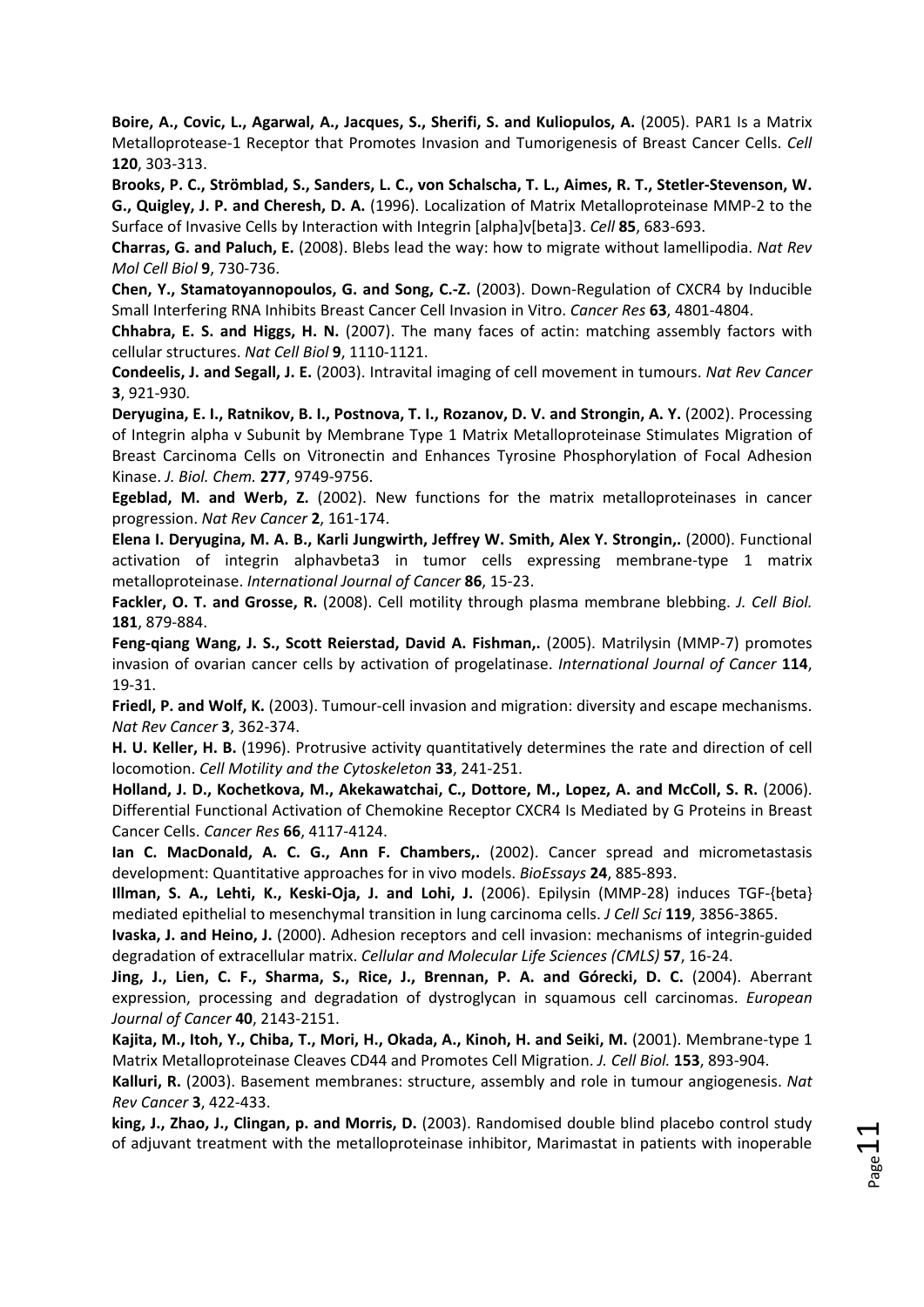colorectal hepatic metastases: significant survival advantage in patients with musculoskeletal side‐ effects. *Anticancer research* **23**, 639‐645.

**Kitzing, T. M., Sahadevan, A. S., Brandt, D. T., Knieling, H., Hannemann, S., Fackler, O. T., Großhans, J. r. and Grosse, R.** (2007). Positive feedback between Dia1, LARG, and RhoA regulates cell morphology and invasion. *Genes & Development* **21**, 1478‐1483.

**Konstantinopoulos, P. A., Karamouzis, M. V., Papatsoris, A. G. and Papavassiliou, A. G.** (2008). Matrix metalloproteinase inhibitors as anticancer agents. *The International Journal of Biochemistry & Cell Biology* **40**, 1156‐1168.

**Koshikawa, N., Schenk, S., Moeckel, G., Sharabi, A., Miyazaki, K., Gardner, H., Zent, R. and Quaranta, V.** (2003). Proteolytic processing of laminin‐5 by MT1‐MMP in tissues and its effects on epithelial cell morphology. *FASEB J.*, 03‐0584fje.

**Lauffenburger, D. A. and Horwitz, A. F.** (1996). Cell Migration: A Physically Integrated Molecular Process. *Cell* **84**, 359‐369.

**McGuire, J. K., Li, Q. and Parks, W. C.** (2003). Matrilysin (Matrix Metalloproteinase‐7) Mediates E‐ Cadherin Ectodomain Shedding in Injured Lung Epithelium. *Am J Pathol* **162**, 1831‐1843.

McQuibban, G. A., Butler, G. S., Gong, J.-H., Bendall, L., Power, C., Clark-Lewis, I. and Overall, C. M. (2001). Matrix Metalloproteinase Activity Inactivates the CXC Chemokine Stromal Cell‐derived Factor‐1. *J. Biol. Chem.* **276**, 43503‐43508.

**Mu, D., Cambier, S., Fjellbirkeland, L., Baron, J. L., Munger, J. S., Kawakatsu, H., Sheppard, D., Broaddus, V. C. and Nishimura, S. L.** (2002). The integrin {alpha}v{beta}8 mediates epithelial homeostasis through MT1‐MMP‐dependent activation of TGF‐{beta}1. *J. Cell Biol.* **157**, 493‐507.

**Muller, A., Homey, B., Soto, H., Ge, N., Catron, D., Buchanan, M. E., McClanahan, T., Murphy, E., Yuan, W., Wagner, S. N. et al.** (2001). Involvement of chemokine receptors in breast cancer metastasis. *Nature* **410**, 50‐56.

**Murphy, G. and Willenbrock, F.** (1995). Tissue inhibitors of matrix metalloproteinase. *methods enzymology* **1995**, 496‐510.

**Noe, V., Fingleton, B., Jacobs, K., Crawford, H., Vermeulen, S., Steelant, W., Bruyneel, E., Matrisian, L. and Mareel, M.** (2001). Release of an invasion promoter E‐cadherin fragment by matrilysin and stromelysin‐1. *J Cell Sci* **114**, 111‐118.

Orimo, A., Gupta, P. B., Sgroi, D. C., Arenzana-Seisdedos, F., Delaunay, T., Naeem, R., Carey, V. J., **Richardson, A. L. and Weinberg, R. A.** (2005). Stromal Fibroblasts Present in Invasive Human Breast Carcinomas Promote Tumor Growth and Angiogenesis through Elevated SDF‐1/CXCL12 Secretion. *Cell* **121**, 335‐348.

**Orlichenko, L. and Radisky, D.** (2008). Matrix metalloproteinases stimulate epithelial‐mesenchymal transition during tumor development. *Clinical and Experimental Metastasis* **25**, 593‐600.

**Pendurthi, U. R., Allen, K. E., Ezban, M. and Rao, L. V. M.** (2000). Factor VIIa and Thrombin Induce the Expression of Cyr61 and Connective Tissue Growth Factor, Extracellular Matrix Signaling Proteins That Could Act as Possible Downstream Mediators in Factor VIIa{middle dot}Tissue Factor‐induced Signal Transduction. *J. Biol. Chem.* **275**, 14632‐14641.

**Pirilä, E., Sharabi, A., Salo, T., Quaranta, V., Tu, H., Heljasvaara, R., Koshikawa, N., Sorsa, T. and Maisi, P.** (2003). Matrix metalloproteinases process the laminin‐5 [gamma]2‐chain and regulate epithelial cell migration. *Biochemical and Biophysical Research Communications* **303**, 1012‐1017.

Radisky, D. C., Levy, D. D., Littlepage, L. E., Liu, H., Nelson, C. M., Fata, J. E., Leake, D., Godden, E. **L., Albertson, D. G., Angela Nieto, M. et al.** (2005). Rac1b and reactive oxygen species mediate MMP‐3‐induced EMT and genomic instability. *Nature* **436**, 123‐127.

Ridley, A. J., Schwartz, M. A., Burridge, K., Firtel, R. A., Ginsberg, M. H., Borisy, G., Parsons, J. T. **and Horwitz, A. R.** (2003). Cell Migration: Integrating Signals from Front to Back. *Science* **302**, 1704‐ 1709.

**Sahai, E.** (2005). Mechanisms of cancer cell invasion. *Current Opinion in Genetics & Development* **15**, 87‐96.